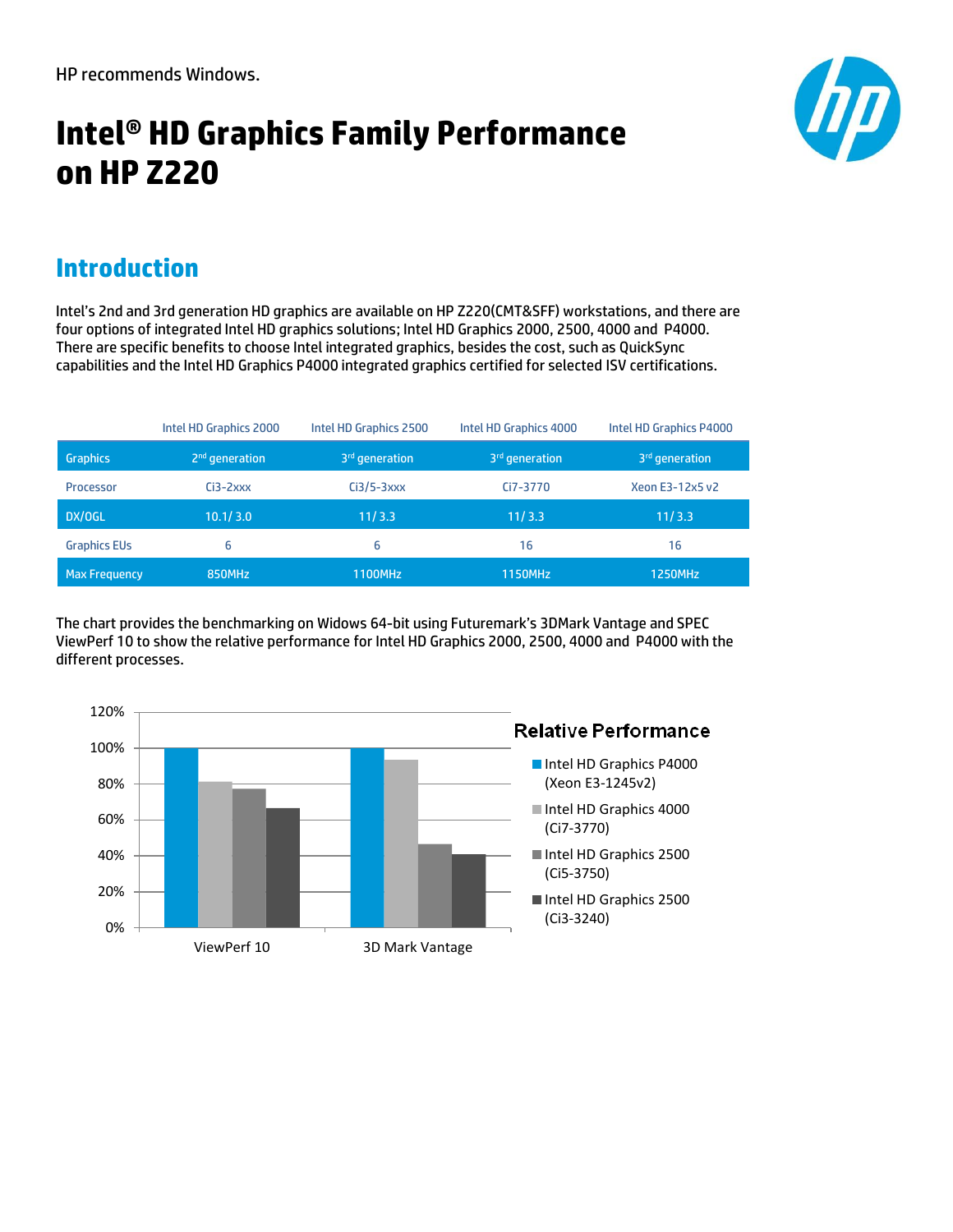#### **P4000 on HP Z220 vs. P3000 on HP Z210**

**(generation to generation improvement)**

For DirectX performance improvement, the benchmark scores with Intel HD Graphics P4000 on HP Z220 are almost twice that of Intel HD Graphics P3000 on HP Z210. For OpenGL portion, the performance of Intel HD Graphics P4000 on HP Z220 is more than double that of Intel HD Graphics P3000 on HP Z210. Both DirectX and OpenGL performance show a considerable improvement in performance over previous generation.



### **Intel P4000 vs. current Workstation entry-graphics cards**

Using 3DMark Vantage to compare DirectX performance with Intel P4000 and current entry-graphics cards(NVIDIA Quadro 410 and AMD FirePro® v3900) on HP Z220 Windows 7 Professional 64-bit, shows that Intel P4000 is competitive with discrete graphics cards in these benchmarks.

However, for OpenGL, Intel integrated graphics has only enabled select portions of the OpenGL API; this limits the capability and the performance of Intel integrated graphics to address OpenGL-based applications on Windows and Linux.

#### **Relative Performance**

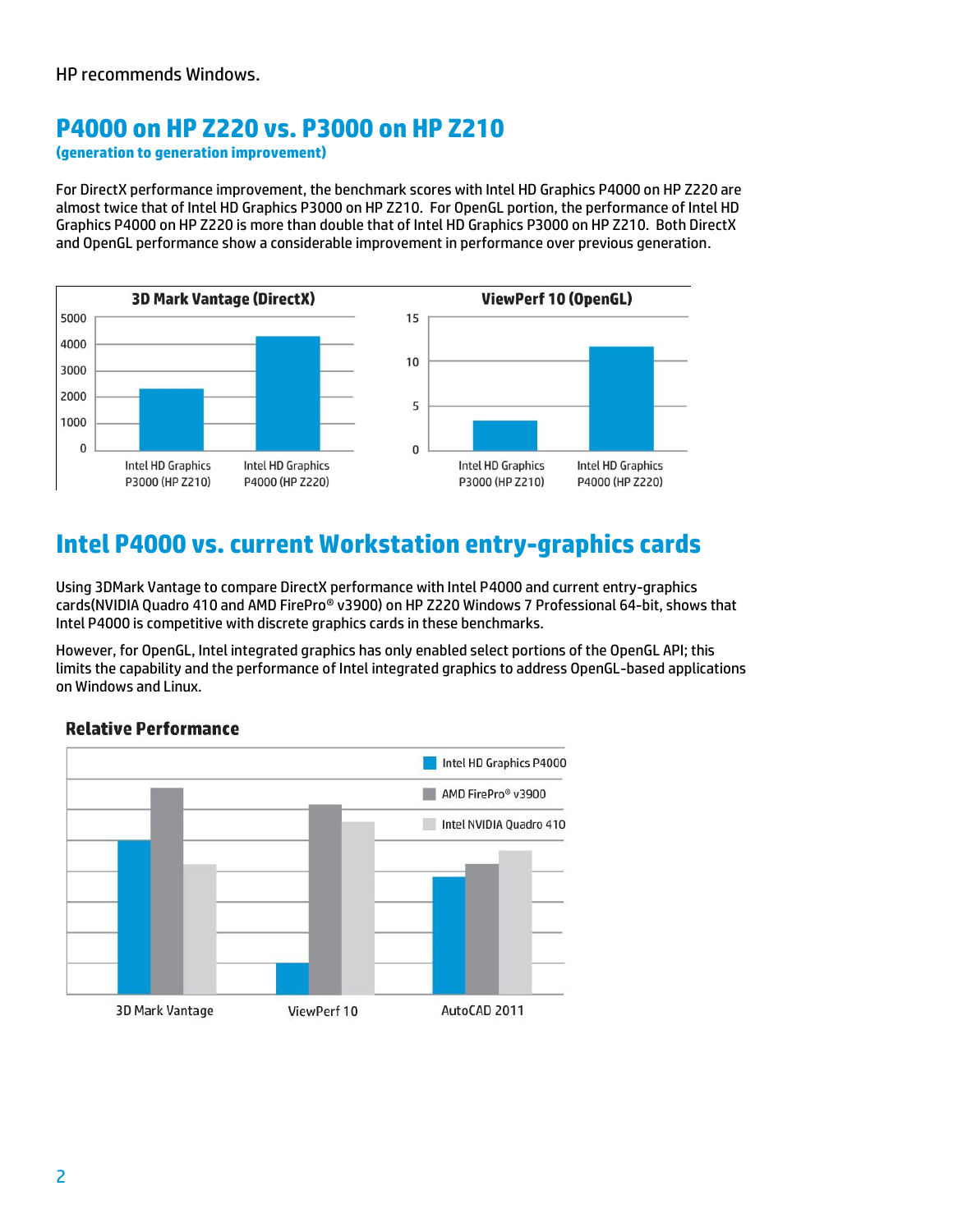### **ISV-certified applications**

Unlike Intel's other integrated graphics offerings, the Intel HD Graphics P4000 – is certified on the following applications:

- Professional OpenGL: Adobe Photoshop, Adobe Premiere Elements, SolidWorks, SolidEdge, Maya, SoftImage, AfterEffect
- Professional DirectX: Autodesk AutoCAD, Inventor, Revit, 3ds Max, Microstation v8i, Showcase

Intel HD Graphics P4000 in Intel Xeon is not to be confused with the Intel HD graphics 4000 on Intel Core i7. The P4000 is only available on Intel Xeon E3 v2-based workstations and it delivers ISV application certifications and Workstation-only performance and features with Intel C216 chipset.

Driver version, 15.26.2712 and after, supports optimizing performance of the certified applications.

## **Application Performance**

Application performance is of key importance to users. The Intel HD Graphics P4000 also includes application specific tuning unavailable on any other Intel graphics solution.

This chart compares an HP Z220 Workstation having an Intel Xeon E3-1245v2 processor (Intel HD Graphics P4000) with the same workstation having an Intel Core-i7 3770 (Intel HD Graphics 4000) and also with an HP Z210 Workstation running an Intel Xeon E3-1245 processor (Intel HD Graphics P3000). All systems are running the Windows 7 Professional 64-bit operating system. Testing is based on Autodesk AutoCAD 2013(Cadalyst 2013), Adobe PhotoShop CS6 and Autodesk 3ds Max 2011 SPECapc.

This testing shows up to 30% more Photoshop and AutoCAD performance and up to 20% more 3ds Max performance when comparing the HP Z220 P4000 with the HP Z210 P3000. Also, adding the Intel Core i7 with Intel HD Graphics 4000 into the comparison shows the reduced performance without driver optimization for ISV applications.

| <b>Relative Performance</b>          |                                     |      |  |
|--------------------------------------|-------------------------------------|------|--|
|                                      | HP Z220 and Intel HD Graphics P4000 |      |  |
| <b>Adobe Photoshop CS6</b>           | HP Z220 and Intel HD Graphics 4000  | 1.12 |  |
|                                      | HP Z210 and Intel HD Graphics P3000 | 1.00 |  |
|                                      |                                     |      |  |
|                                      | HP Z220 and Intel HD Graphics P4000 | 1.34 |  |
| Autocad 2013 (Cadalyst 2013)         | HP Z220 and Intel HD Graphics 4000  | 1.17 |  |
|                                      | HP Z210 and Intel HD Graphics P3000 | 1.00 |  |
|                                      |                                     |      |  |
|                                      | HP Z220 and Intel HD Graphics P4000 | 1.25 |  |
| <b>Autodesk 3ds Max SPEC apc2011</b> | HP Z220 and Intel HD Graphics 4000  | 0.93 |  |
|                                      | HP Z210 and Intel HD Graphics P3000 | 1.00 |  |
|                                      |                                     |      |  |